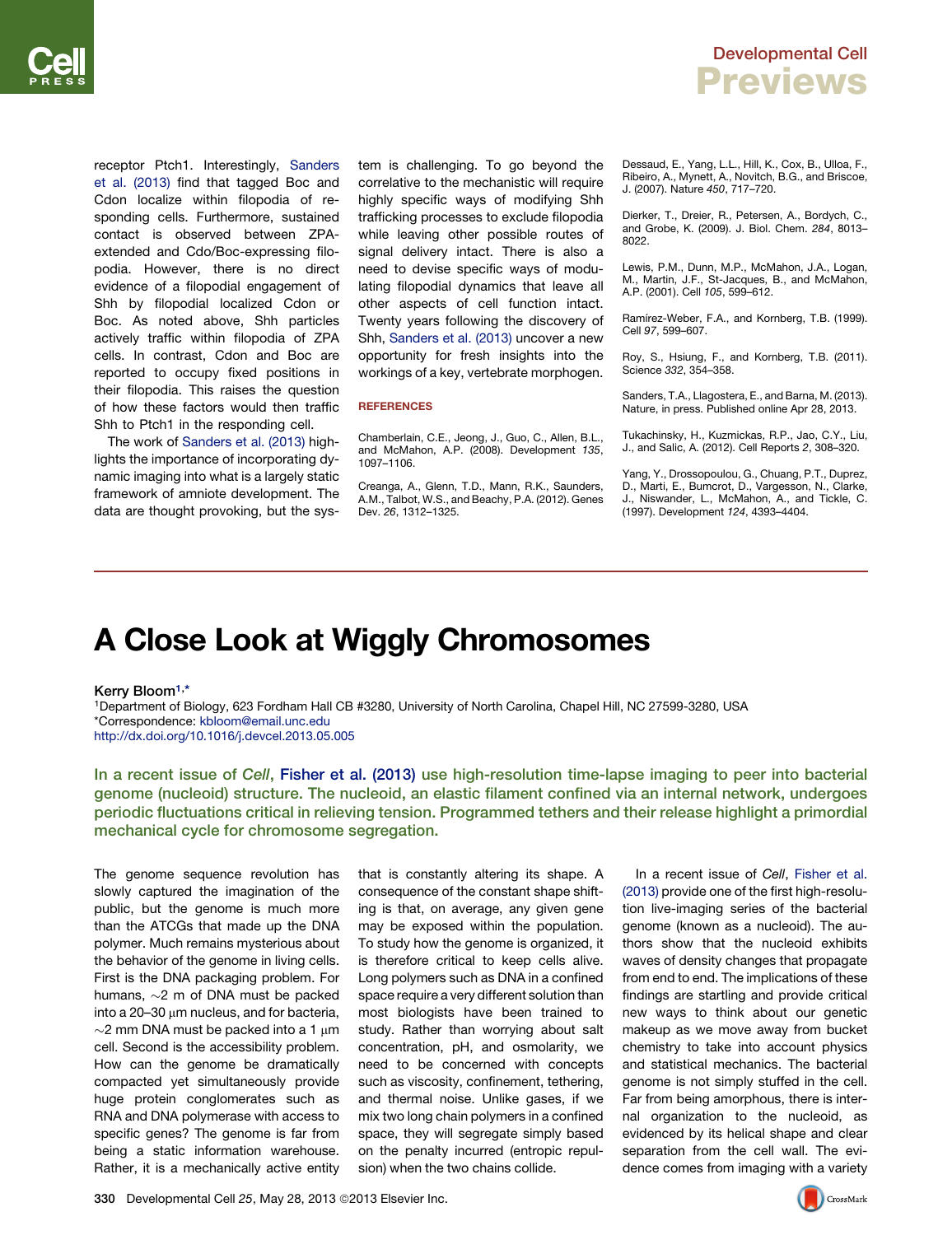# Developmental Cell **Previews**

of nucleoid labels, such as fluorescent repressor operator system (FROS) [\(Wiggins](#page-2-0) [et al., 2010](#page-2-0)), Fis [\(Hadizadeh](#page-2-0) [Yazdi et al., 2012\)](#page-2-0), and the nucleoid-associated protein HU ([Fisher et al., 2013\)](#page-2-0). The work of [Fisher et al. \(2013\)](#page-2-0) provides direct evidence for a structure that is longitudinally bundled and radially confined. By using rapid image acquisition, the authors find that these bundles are dynamic and that waves of density can be seen to flux through the long axis of the nucleoid. Polymer confinement is generated by an internal structure that ratchets down chromatin domains not like stuffing your sleeping bag into its pouch. The internal structure observed here may be analogous to protein-based chromosome

scaffolds observed in eukaryotic chromosomes ([Earnshaw et al., 1985](#page-2-0)) or constraints from protein complexes such as condensin and cohesin ([Stephens et al.,](#page-2-0) [2011\)](#page-2-0) together with DNA entanglements [\(Kawamura et al., 2010](#page-2-0)).

A key insight from [Fisher et al. \(2013\)](#page-2-0) is the consequence of tethering (Figure 1). The longitudinal pulses within the nucleoid correlate with the time and number of what are known as the T1–T4 transitions. T1–T4 transitions reflect discrete events toward the completion of replication and segregation. The transitions are abrupt and have been proposed to reflect release of tethered sites ([Bates and](#page-2-0) [Kleckner, 2005;](#page-2-0) [Joshi et al., 2011](#page-2-0)). Direct visualization of a snapping event provides evidence for rapid elastic recoil of a specific locus ([Fisher et al., 2013](#page-2-0)). Snapping events within confined chromatin polymers have also been observed in cohesin and condensin-rich pericentromeres in budding yeast [\(Stephens et al., 2013\)](#page-2-0). Tethers emerge as a critical concept in considering the behavior of DNA polymers. If you take a slinky and let it randomly fluctuate, the ends and the middle exhibit comparable effective spring constants. However, if you simply tether one end of the slinky, a gradient of spring constants is generated (stiff at tether site, soft at untethered end). Thus, tethering provides a



Figure 1. Brownian Fluctuation of Bead-Spring Polymer Chains Singly tethered polymer chains explore more space relative to doubly tethered chains. Top: doubly tethered chain; bottom: singly tethered chain. Snapshots in time (left), ensemble behavior over time (right). Model by Paula A. Vasquez, Department of Mathematics, UNC-Chapel Hill.

mechanism to generate heterogeneity along an otherwise homogeneous polymer chain and is likely to have profound biological implications. Evidence of snaps and tethers raises questions about the types of cellular tethers (are there programmed tethers like eukaryotic interphase telomere tethering and nonprogrammed or stochastic tethering interactions emerging from entanglements?) and how the cell dissolves these attachments at the appropriate time and place.

The DNA polymer is fundamentally a knotted mess. Replication constantly generates catenates, whereas positive and negative supercoils lead and follow transcription. The local environment of any given gene in a long-chain polymer would be a physicist's nightmare to compute and would take a biologist an eternity to reconstitute. The cell, of course, has this figured out: the system thrives on thermal noise. Take a ball of yarn and let your kitten or granddaughter (in my case) mess around for a few hours. If you try to untangle the yarn by pulling a strand, you will rapidly tighten a knot hidden in the interior. Alternatively, if you shake the whole mess—from the inside and out—the knots will loosen. Indeed, [Fisher et al. \(2013\)](#page-2-0) propose that the longitudinal waves play a fundamental role in deconvolving an otherwise knotted mess of supercoils and entanglements that could prematurely stress programmed tethers. The periodic undulations act to massage the nucleoid, thereby relieving tension. This perspective offers new insight into bacterial chromosome segregation, as well as cellular mechanisms for relieving stress and strain.

Looking beyond the immediate dynamics of chromatin behavior, one of the more profound concepts to come from the [Fisher et al. \(2013\)](#page-2-0) study is the connection of waves (or cycles) of mechanical undulations to early mechanisms of segregation and cell-cycle regulation. As biologists, we are taught to think of building complexity to execute a process. From the physics, however, the fidelity of a process depends on decreasing

complexity and closer adherence to thermodynamics. While DNA-binding proteins that mediate chromatin-skeletal interactions have evolved from simple plasmid-based mechanisms in bacteria to complex kinetochore-based mechanisms in eukaryotes, there is likely an internal mechanical cycle conserved between these systems that predates these solutions for managing complex DNA polymers during cell division.

Is the motion observed by [Fisher et al.](#page-2-0) [\(2013\)](#page-2-0) completely thermal? We know that chromosomal motion is an energyrequiring process. The machines that drive chromosome motility—e.g., enzymes moving along the helix, enzymes breaking and sealing covalent bonds do not generate coherent directed motion. Instead of putting heat into the system to increase molecular motion, randomly directed enzymatic activity increases the number of conformational states ( $\Delta S$ , from the Gibbs free energy equation). This provides a source of energy for the extent and magnitude of chromosome fluctuations that are key to keeping the chromosome network fluid.

Finally, we need to determine themagnitude of forces driving these undulations and, for that matter, segregation of the polymer. Are these chromosomal systems tuned to just beat thermal noise or are they